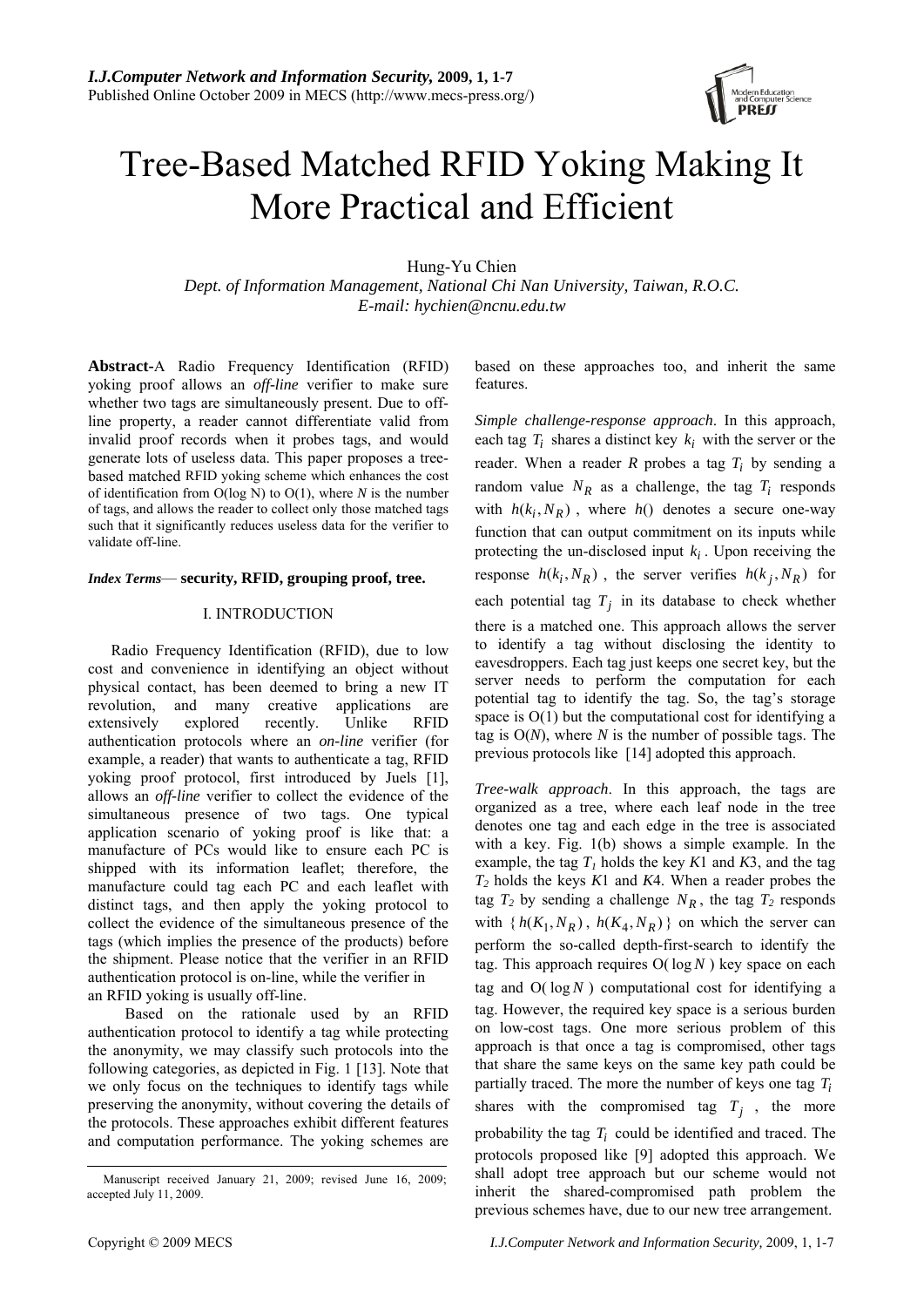*Hash chains approach.* One well-known work of this approach is Ohkubo *et al.*'s protocol [15]. In this approach, the server and each tag  $T_x$  share a distinct hash seed  $s_{1}$  *i* initially. For each query request, the tag  $T_x$  updates  $s_{i+1}$   $\bar{x} = h(s_{i-x})$  for  $i \ge 1$  and responds with  $a_i$   $_x = g(s_i \ x)$ , where  $h()$  and  $g()$  are two different hash functions. This approach achieves the forward secrecy property. That is, if a tag is compromised some day in the future, then the past communications from the same tag can not be traced. However, Ohkubo et al.'s original version cannot resist the replay attack and has the problem of poor scalability [16]. In Ohkubo et al.'s protocol, the computational cost for identifying a tag is  $O(nm)$ , where *n* is the number of potential tags and *m* is the maximum length of the hash chain. Lately, Avoine et al. [16] proposed an improvement to overcome the replay attack inherent in the Ohkubo et al.'s original version. However, their improvement reduces the time complexity at the cost of extra memory required.

*Varying Pseudonym (VP) approach*. In this approach, each tag synchronizes its varying identifier and its internal state with the server. The varying identifier is called pseudonym in [17, 18] and is called metaID in [19]. Here, we all refer to them the pseudonyms. Upon receiving a challenge request, a tag responds with the current pseudonym and the commitment on the challenge and the secret internal state. The server verifies the tag based on the commitment. During the authentication stage, the tag and the server respectively update their pseudonyms and their internal state. In this approach, the pseudonym not only protects the anonymity of the tag but also facilitates the server to identify the tag in its database with O(1) computational complexity, because the server can directly use the pseudonym to locate the corresponding entry in its database and perform necessary computations for this matched entry only. Furthermore, each tag only needs constant quantity of internal values, i.e., O(1) key space. These excellent features make the VP-based approach more attractive than the other ones. However, due to the synchronization requirement, the VP-based protocols are prone to the desynchronization attacks (or the Denial-of-Service (DOS) attacks), if an adversary can manipulate the communications to let the tag and the server be out of synchronization. It should be noted that some challengeresponse-based protocols like [9, 20] also synchronize the state between the tags and the server. But these protocols do not send a varying pseudonym to facilitate the server to perform fast identification, and therefore, we do not count them in the VP approach.

From the previous analysis of RFID authentication schemes, we find that tree-based approach can exhibit excellent merits if we can solve the shared-compromised path problem. Therefore, our new yoking scheme will adopt this approach.

Even though there are already quite lots of efforts devoted to explore RFID authentication, most of previous RFID yoking scheme adopted only simple challenge-andresponse approach and many of them did not consider anonymity.

While Juels called the protocol the yoking protocol, Saito and Sakurai [6] called it the grouping proof protocol and Lopes et al. [4] called it the clumping protocol. In this paper, we refer to them all as yoking protocols (or proofs).

Following Juels's work, Saito and Sakurai [6] applied the timestamp to improve Juels's scheme to resist replay attacks; however, Piramuthu [5] showed that Saito-Sakurai's scheme failed to resist the replay attack, and proposed an enhanced scheme using random number challenges. Lopes et al. [4] showed the weakness of Piramuthu's scheme that un-correlated random numbers in the scheme could be exploited to forge valid transcripts.

Furthermore, all the previous yoking protocols like [1-7] did not *explicitly* specify how a tag should decide whether or not to join a specific yoking session; that is, all the tags (either related or un-related) in a reader's communication range would join the yoking sessions when the reader probes them, and the verifier should take lots of efforts to filter out un-correlated data *off-line*.

Usually, there are not only interested tags but also many un-related tags in the reader's communication range. Applying the previous yoking schemes not only triggers many useless interactions when the reader probes these tags, but also increases un-necessary overhead on the verifier. Only until recently, Burmester et al. [2] introduced the concept of the group identification to explicitly specify which group of tags should join a specific yoking session. This improvement allows the reader to filter out some un-related tags and explicitly link those interested tags together without the verifier's involvement. However, we observe that (1) Burmester et al. anonymous yoking proofs cannot resist the denial of service attack (DOS attack), and (2) only the inclusion of group identification is not enough to completely filter out un-related (or in-correct) yoking sessions because we have to discriminate the different types of tags of the same group; *otherwise, the yoking protocol might only count the number of tags of the same group instead of grouping matched tags of the same group.* Take the case of PCs and information leaflets as an example. When a verifier executes the yoking proof protocol, what the evidence he needs is the simultaneous presence of one PC and one information leaflet instead of two PCs or two information leaflets. Without discriminating the distinct types of tags of the same group, Burmester et al.'s protocols would only *count* the tags (it counts the number of simultaneous-presented tags of the same group) instead of yoking tags of matched types of the same group.

That is, the previous schemes not only trigger many useless interactions but also increase un-necessary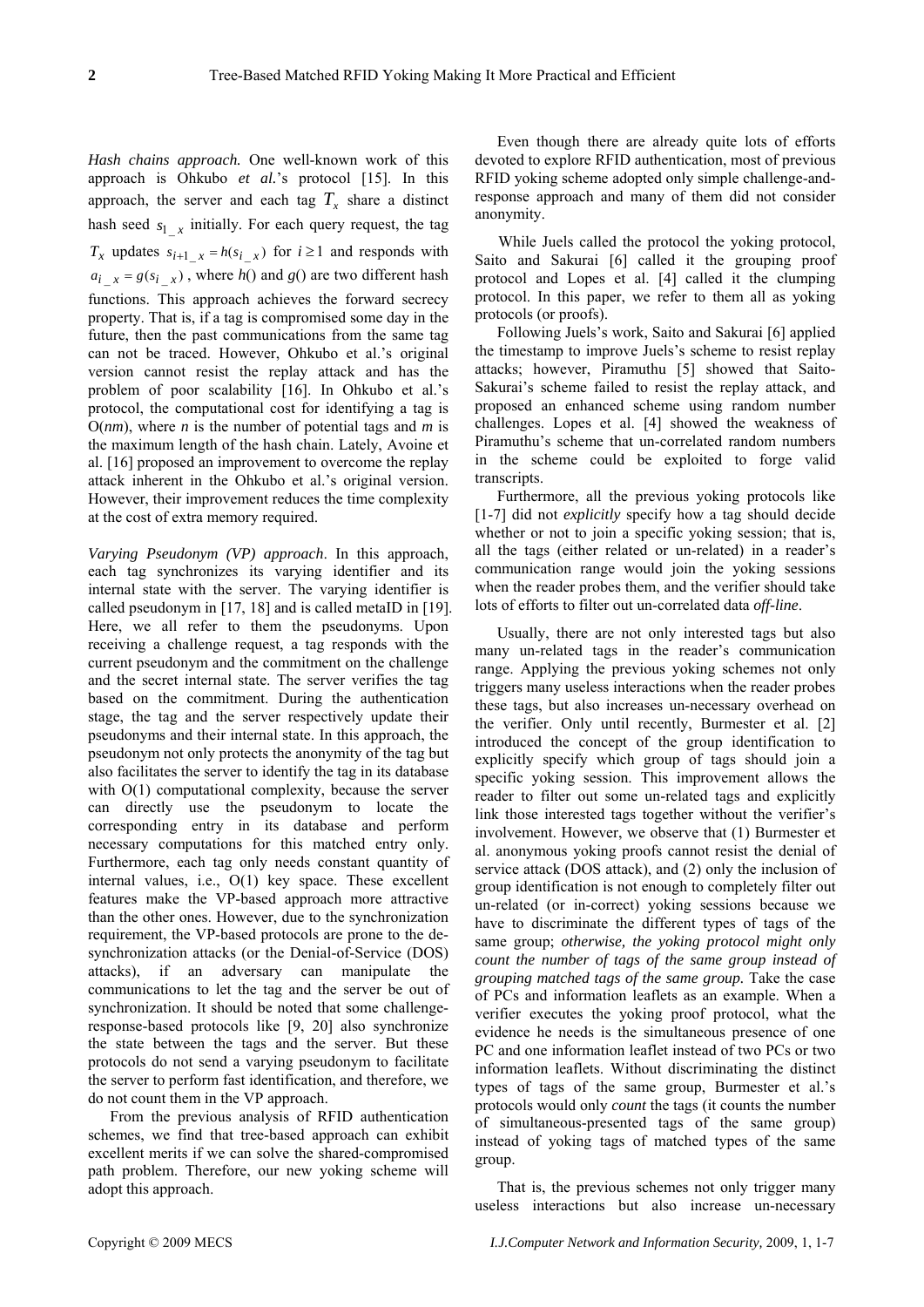overhead on the verifier. Take the case of PCs and information leaflets as an example. When a verifier executes the yoking proof protocol, what the evidence required is the simultaneous presence of one PC with one information leaflet instead of two PCs or two information leaflets. One possible solution is to send out each identity of one possible PC tag with each identity of one possible information-leaflet tag. However, this solution requires the readers to know and send out all possible identities. It is not efficient at all. We, therefore, introduce the *matched* yoking scheme, where the protocol discriminates the different types of tags and explicitly specifies what types of tags are to be yoked in a yoking session such that only those matched tags should join the session. Our matched yoking proof protocol protects tags' anonymity such that an adversary cannot identify and cannot track a specific tag using the communication

Based on the rationales of existing RFID authentication protocols that preserve tag anonymity, we have classified them into several categories. The first category (or called approach in the following) to authenticate RFID while preserving the anonymity is based on simple challenge-and-response likes that of Weis et al.'s work [8]. The computational complexity of identifying a tag of this approach is linear to *N*, where *N*  is the number of tags in the system.

data.



Figure 1. Different approaches to protect RFID tag identity

The above approach is not efficient regarding the computational complexity for identifying a tag; therefore, the tree-based approaches like [9, 10, 11] have been explored to improve the complexity from linear complexity O(*N*) to logarithmic complexity O(log *N*). In [7], Chien and Liu further improved the computational complexity of tag identification from O(*logN*) to O(1).

In this paper, we shall propose a tree-based matched RFID yoking scheme which enhances the cost of identification from O(log *N*) to O(1) and allows the reader to collect only those matched tags so that it significantly reduces useless data for the verifier to validate off-line. The rest of this paper is organized as follows. Section 2 discusses the security requirements of matched RFID yoking protocols. Section 3 proposes our tree-based matched yoking-proof scheme. Section 4 analyzes the security and evaluates its performance. Finally, conclusion remarks are given in Section 5.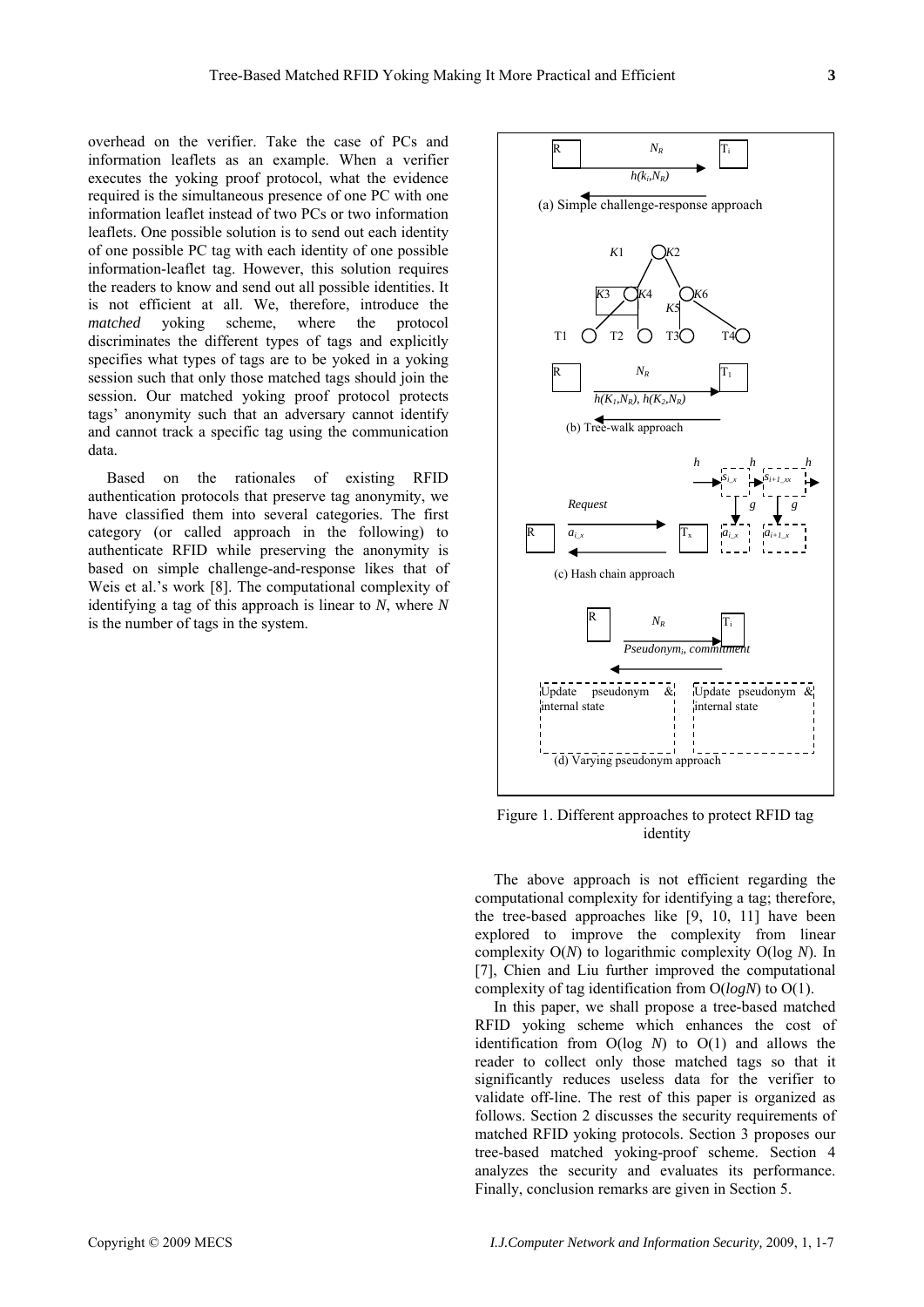#### II. SECURITY REQUIREMENTS

The desirable security properties of a secure matched RFID yoking protocol are introduced as follows.

Privacy: Attacker might intercept the transmissions, but she should not acquire any content of the transmissions.

Anonymity and un-traceability: An attacker should not learn the identity or trace a tag from the transmissions.

Dos attack resistance: The adversary might cause tags to assume a state from which they can no longer function properly. Therefore, a secure RFID yoking protocol should provide DOS attack resistance.

Replay attack resistance: A secure protocol should deter an attacker from replaying old messages to break the system.

Matched tag filtering: to eliminate obvious useless data and efforts, a matched yoking scheme should allow readers and tags to collect/join those matched sessions.

Secure binding to specific time span: each yoking proof should be securely bound to a specific time span so that the collected proof proves that the proof really happened within the designed time span.

## III. THE PROPOSED TREE-BASED YOKING PROOF

In this section, we shall propose a tree-based matched yoking proof scheme.

In our scheme, the tags are organized into distinct groups so that only tags belonging to the same group might match each other, and, to further reduce useless data, we assign distinct types to tags of the same group. To implement the concept, we apply hierarchical binary trees to organize tags, where tags of the same group are assigned to the leaves of the same sub-tree, the path from the root to the node of the sub-tree serves as the identity of the group while the path from the sub-tree to the leaf serves as the identity of the tag. Therefore, the identity (the path) of a tag consists of two parts, *path<sup>1</sup>* and *path*<sup>2</sup>, where *path*<sup>1</sup>s is the identity of the group while *path*<sup>2</sup> is the identity of the tag identify the tag of the group. Fig. 2 shows one example of the tree organization of tags, where the triangles with dash lines denote the groups.

Each tag, say  $Tag_i$ , has its group identity  $Path_i^i$  and its distinct tag identity *Path<sup>2</sup> <sup>i</sup>*. Each tag has two keys which are  $g k_{GY}$ ,  $lk_{Ti}$ , where  $g k_{GY}$  is the shared group key of the same group, and  $lk_{Ti}$  is  $Tag_i$ 's secret key. The three keys are independent. We follow the conventional naming mechanism to name the link and the path. The backend server maintains all the paths and the secret keys of every tag, while the reader only keeps the group level information of each tag; that is  $Path<sup>1</sup><sub>i</sub>$  and  $gk<sub>GY</sub>$ . This arrangement allows reader to collect proof of tags from the same group and they have matched types.

It is assumed that the verifier is off-line, the channel between the reader and the backend server is secure, and the reader periodically receives authenticated  $t = E_{k_V}$  (*timestamp*) from the backend server (the

verifier), where  $t = E_{k_V}$  (*timestamp*) is an encryption of the verifier's timestamp using the key  $k_V$  ( $k_V$  is the secret key owned by the verifier). *The proofs corresponding to a specific t should be returned within a reasonable time span*.



**Figure2. Tree organization of groups of tags** 

Before presenting our scheme, we first introduce the notation as follows.

*R*: The reader.

*TagA*: The tag and its identity.

 $t = E_{kv}$  (*timestamp*) : Challenge from the verifier. It is

an encryption of the verifier's timestamp using the key 
$$
k_V
$$
 ( $k_V$  is the secret key owned by the verifier).

*Path<sup>1</sup>*<sub>*i*</sub>: The identity of a group; that is the path from the root to the first node of the group.

*gkGY*: The key of a group.

 $TP_{Y1}, TP_{Y2}$ : The two type identities of one group.

*Path*<sup>2</sup><sub>*i*</sub>: The path from the first node of a group to the leaf node of the tag *Tagi.*

 $Lk_A$ : The secret key of a leaf node (Tag<sub>A</sub>).

*h*()*:*hash function.

*Ni* : Random number.

Now we are ready to present our yoking proof protocol as follows. Fig. 3 shows the protocol, which consists of two phases. In Phase 1 which is an *un-timed* phase, the reader broadcasts the group identity, *Path<sup>1</sup> <sup>i</sup>*, to invoke those tags from the same group and to check whether two interested tags are of matched types before proceeding to the next phase. In Phase 2 which is a *timed* phase, reader and tags co-operatively generates the evidence of the simultaneous presence of two tags within the specified time limit. The details are specified as follows.

## **Round 1:**

**Step 1.** *R* $\rightarrow$ *Tag<sub>A</sub>* **and** *Tag<sub>B</sub>***.:** *t* **=** *E***<sub>***k<sub>V</sub></sub> (timestamp), <i>Path***<sup>1</sup>***A***</sup>**</sub>

The reader receives the authenticated *t* from the verifier, and forwards it and the expected group  $Path_A^1$  (=  $Path_B^1$ ) to  $Tag_A$  and  $Tag_B$ .

Step 2.a.  $Tag_A \rightarrow R$ :  $a1, TP_{Y1}$ 

## Step 2.b:  $Tag_B. \rightarrow R$ :  $b1, TP_{Y2}$

Upon receiving the challenge *t* and the expected group  $Path_A^1$  (=  $Path_B^1$ ),  $Tag_A$  and  $Tag_B$  respectively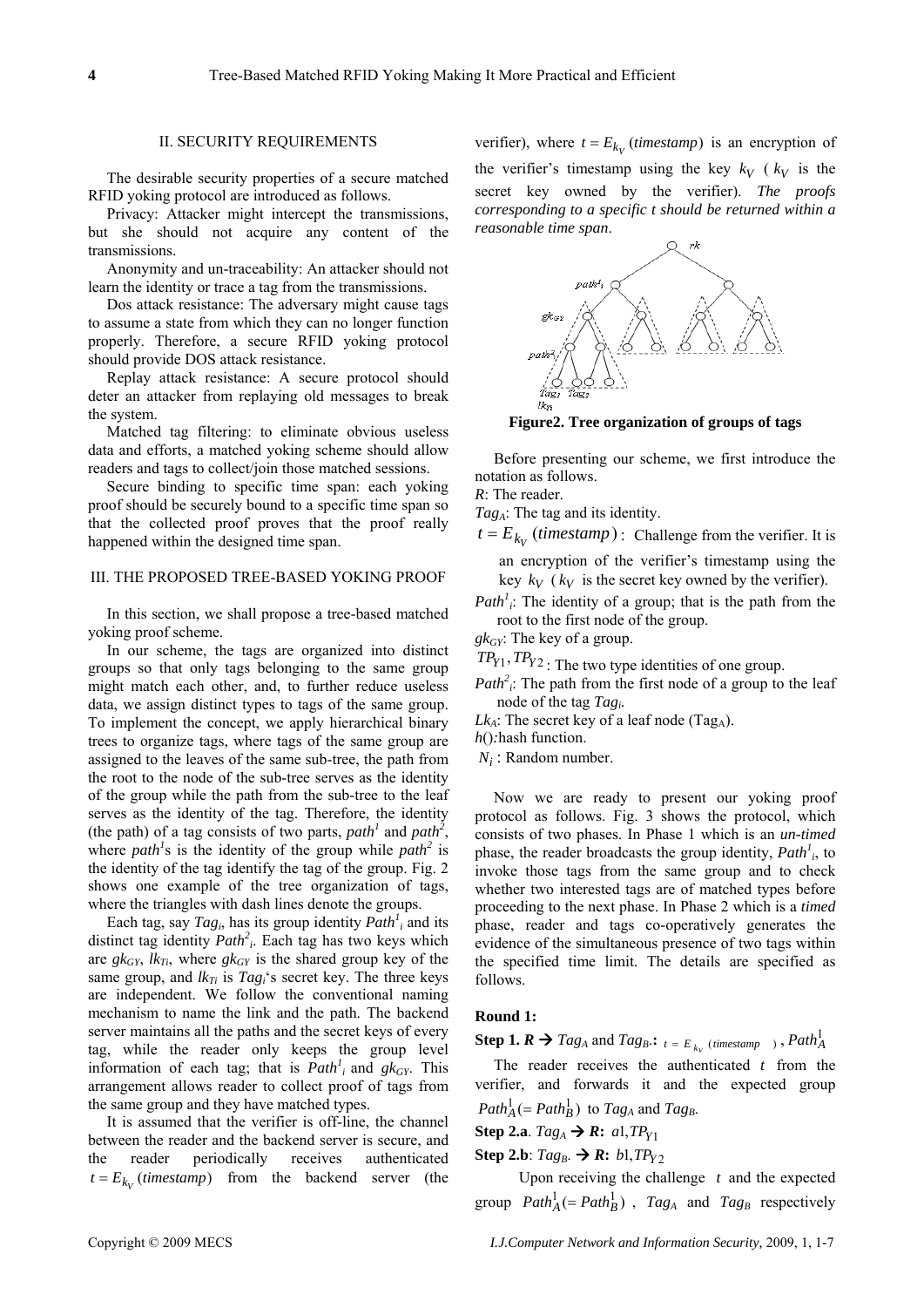check whether they belong to the same group. If so, *TagA* computes  $a1 = h(gk_{GY,t, TPI})$  and responds al and its type identity  $TP_{Y1}$  to the reader; likewise,  $Tag_B$  computes  $b1 = h(gk_{GY,t,TP_{Y2}})$  and responds  $b1$  and its type identity  $TP_{Y2}$  to the reader.

The reader checks the validity of *a1* and *b1*, and checks whether the two types are matched. If the verification satisfies, it proceeds to the next round and steps; otherwise, it terminates this instance.

## **Round 2.**

Step 3.a:  $R \rightarrow Tag_A : b1, TP_{Y2}$ 

## Step 3.b:  $R$ .  $\rightarrow$   $Tag_B$ :  $a$ 1, $TP_{Y1}$

**Step 4**.  $Tag_A \rightarrow \mathbf{R}$ :  $n_A$ ,  $a2$ ,  $a3$ The reader respectively forwards *TagA*'s and Tag<sub>B</sub>'s responses to the other tag so that they can check whether they are matched tags proceeds to the next step.

When  $Tag<sub>A</sub>$  has verified it matches with  $Tag<sub>B</sub>$ , it chooses a random nonce  $n_A$ , computes  $a2 =$  $h(gk_{GY}, t) \oplus Path_A^2$  and  $a3 = h(b1, t, TP_{Y1}, lk_A)$ , and sends  $n_A$ , a2 and a3 to R, which forwards a2 and  $n_A$ to *Tag<sub>B</sub>*.

**Step 5**.  $R \rightarrow Tag_B$ : *a*2,  $n_A$ 

Step 6.  $Tag_B \rightarrow R$ : *b2*, *b3* 

 $b2 = h(gk_{GY}, t) \oplus Path_B^2$  $TY_{Y2}$ ,  $lk_B$ ), and sends *b2*, *b3* to *R*, which forwards to Tag<sub>B</sub> encodes its identity in the form , computes  $b3 = h(n_A, a3)$ , *TagA*.

**Step 6**. *Tag<sub>A</sub>* → *R*: *a4* 

 $Tag_A$  computes  $a^4 = h(b3, lk_A)$ .

The final evidence  $P_{AB}$  consists of  $P_{AB}$ 

 $\{ t, Path^1_A, TP_{Y1}, TP_{Y2}, n_A, a1, a2, a3, a4, b1, b2, b3 \}$  from which the verifier later can verify whether they are matched and the simultaneous presence of the two tags *TagA* and *TagB*.

## IV. SECURITY ANALYIS and PERFORMANCE EVALUATION

Security analysis is given as follows.

• Anonymity

Tag's ID of our protocol is not delivered in plaintext but encrypted in the form  $h(gk_{GY}, t) \oplus Path^2_{T_A}$ . Therefore, the privacy of the identity is ensured. Of course, we should notice that if one tag of the same group is compromised, then the privacy of the identities from the same group would be compromised.

 $\bullet$  Traceability and Replay attack

The encrypted identity  $h(gk_{GY}, t) \oplus Path^2_A$  in each session depends on the random number *t*. The encrypted identities of different sessions are random and independent. The attacker, therefore, cannot trace the tags, and replaying old messages cannot cheat the tags, the readers, and the verifier.

## Forward secrecy

However, the version does not provide forward secrecy. That is, the past communications from a tag could be identified if the tag were compromised some day later. It might be easy to achieve forward secrecy when we only consider RFID authentication protocols like [3]. However, it is a very challenge to design RFID yoking protocol with forward secrecy because (1) the verifiers in yoking protocols are off-line instead of online in the authentication case, and (2) the states synchronization in yoking protocols involve more than just one tag and its server but several tags of the same group with the server.

Secure binding to the designated time span

Each time the reader to probe tags and collect proofs, it should first receive authenticated encrypted time of the form  $t = E_{k_V}$  (*timestamp*), and the corresponding proof should be returned to the verifier within a reasonable time window. Only the verifier can generate valid encrypted time stamps; therefore, each verified proof proves its secure binding to the designated time.

**Table 1. Security properties of related works**

|                                                | $[1]$ | [6] | $[2]$ | Our<br>protocol |
|------------------------------------------------|-------|-----|-------|-----------------|
| Match<br>checking<br>$\&$<br>pre-<br>filtering | X     | X   | X     |                 |
| Anonymity                                      |       |     |       |                 |
| Replay<br>attack                               |       |     |       |                 |
| Forward<br>secrecy                             |       |     |       |                 |
| <b>DOS</b>                                     |       |     |       |                 |

O:satisfy;  $\times$ :not satisfy;  $\triangle$ : not considered;  $\setminus$ : not applicable.

**Table 2. Performance evaluation of related works**

|                                             | $\lceil 1 \rceil$           | [6]         | $[2]$ | Our<br>protocol                     |
|---------------------------------------------|-----------------------------|-------------|-------|-------------------------------------|
| The number of<br>steps.                     | 6                           | 5           | 9     | 10                                  |
| Number of<br>hashing operation.             |                             |             | 6     | Tag <sub>A</sub> : $5$<br>$Tag_B:4$ |
| The number of<br>random number<br>per tag.  |                             |             | 0     |                                     |
| The storage of tag.                         | $\mathcal{D}_{\mathcal{L}}$ | $\mathbf 3$ | 6     | 5                                   |
| Cost of computing<br>of back-end<br>server. | O(N)                        | O(N)        | O(m)  | O(1)                                |

Performance

We summarize the security performance in Table 1. From Table 1, we can see that our proposed protocol owns the strongest security properties, but we did not consider the forward secrecy property.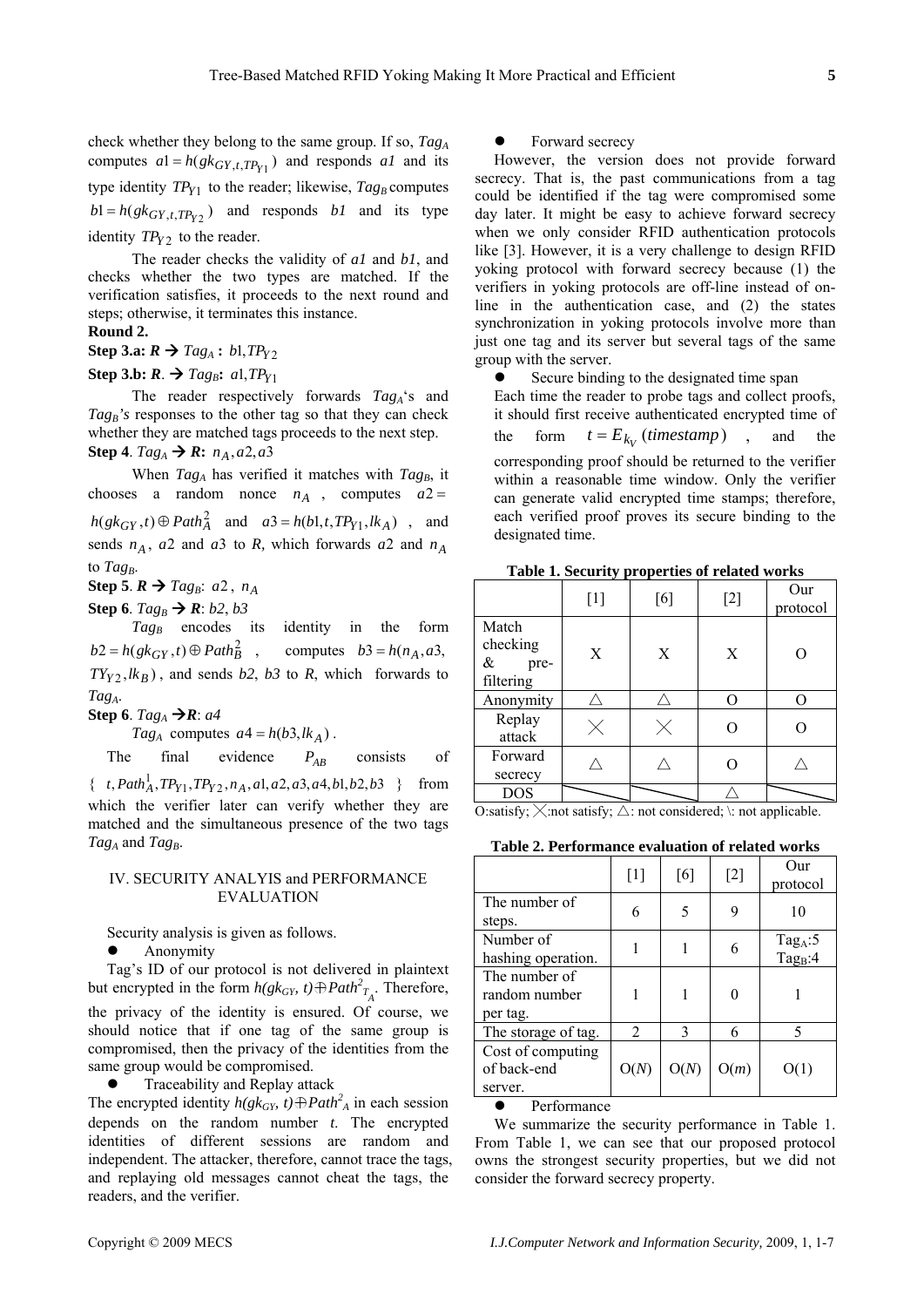Table 2 summarizes the computational performance and the communication performance. We can see that our scheme improves the security weaknesses of the previous schemes, but it pays the cost of more computations and more communications.

#### V. CONCLUSION

This paper has proposed a tree-based matched RFID yoking scheme which enhances the cost of identification from O(log *N*) to O(1), where *N* is the number of tags, and allows the reader to collect only those matched tags such that it significantly reduces useless data for the verifier to validate off-line. These features make the yoking scheme much more practical and efficient.

## References

[1] A. Juels, Yoking proofs for RFID Tags, Proceedings of the First International Workshop on Pervasive Computing and *Communication Security*, IEEE Press, 2004.

- [2] M. Burmester, B. de Medeiros, and R. Motta, "Provably secure grouping-proof for RFID tags", IACR Eprint, October 2007, http://eprint.iacr.org/2007/407.pdf.
- [3] A. Juels. Generalized "yoking-proofs" for a group of RFID tags. In MOBIQUITOUS 2006, 2006.
- [4] P. Peris Lopez, J. Hernandez-Castro, J.M. Estevez-Tapiador, and A. Ribagorda, "Solving the Simultaneous Scanning problem Anonymously: Clumping proofs for RFID Tags", Unpublished Manuscript, Carlos III University of Madrid, 2007.
- [5] S. Piramuthu, "On existence proofs for multiple RFID tags", In IEEE International Conference on Pervasive Services, Workshop on Security, Privacy and Trust in Pervasive and Ubiquitous Computing SecPerU 2006, Lyon, France, June 2006. IEEE Computer Society Press.
- [6] J. Saito and K. Sakurai, "Grouping proof for RFID tags", In 19th International Conference on Advanced Information Networking and Applications, AINA 2005., volume 2, pages 621–624, March 2005.
- [7] Hung-Yu Chien, Shih-Bin Liu, "Tree-Based RFID Yoking Proof", nswctc, vol. 1, pp.550-553, 2009 International Conference on Networks Security, Wireless Communications and Trusted Computing, 2009.
- [8] S.A. Weis, S.E. Sarma, R. Rivest, D.W. Engels, Security and privacy aspects of low-cost radio frequency identification systems, Proceedings of the 1st Security in Pervasive Computing, LNCS, vol. 2802, 2004, pp. 201–212.
- [9] D. Monlar and D. Wagner, "Privacy and Provably Security in Library RFID Issue, Practices, and Architectures," *CCS*, 2004.
- [10] L. Lu, J. Han, L. Hu, Y. Liu, and L. M. Ni, "Dynamic Key-Updating: Privacy-Preserving Authentication for RFID Systems," in Proceedings of IEEE PerCom, 2007.
- [11] W. Wang, Y. Li, Lei H. and L. Lu, "Storage-Awareness: RFID Private Authentication based on Sparse Tree" Third International Workshop on SecPerU 2007.
- [12] H. Y. Chien, "SASI: A New Ultra-Lightweight RFID Authentication Protocol Providing Strong Authentication and Strong Integrity", *IEEE Transactions on Dependable and Secure Computing 4(4), pp. 337-340*, October, 2007.
- [13] Hung-Yu Chien Tzong-Chen Wu, "Improving Varying-Pseudonym-Based RFID Authentication Protocols to Resist Denial-of-Service Attacks", Journal of the Korea Institute of Information Security and Cryptology (ISSN : 1598-3986) v.18, n.6B, pp.259-269, 2008.
- [14] Duc, D. N., Park, J., Lee, H., and Kim, K.: 'Enhancing Security of EPCglobal Gen-2 RFID Tag against Traceability and Cloning'. The 2006 Symposium on Cryptography and Information Security, 2006.
- [15] M. Ohkubo, K. Suzuki, and S. Kinoshita, "Cryptographic approach to 'Privacy-friendly' tag," in RFID Privacy workshop, MIT, USA, 2003.
- [16] G. Avoine, E. Dysli, and P. Oechslin, "Reducing time complexity in RFID systems," The 12th Annual Workshop on Selected Areas in Cryptography (SAC), LNCS 3897, pp. 291-306, Springer, 2006.
- [17] A. D. Henrici, and P. MÄuller, "Hash-based Enhancement of Location Privacy for Radio-Frequency Identification Devices using Varying Identifiers," in the Proceedings of IEEE PerCom 2004, pp.149-153, 2004.
- [18] H.-Y. Chien, C.-W. Huang, "Security of Ultra-Lightweight RFID Authentication Protocols and Its Improvements," ACM Operating System Reviews 41(2), pp. 83-86, 2007.
- [19] J. Yang, K. Ren and K. Kim, "Security and privacy on authentication protocol for low-cost radio," The 2005 Symposium on Cryptography and Information Security, 2005.
- [20] K. Rhee, J. Kwak, S. Kim, and D. Won, "Challenge-response based RFID authentication protocol for distributed database environment," International Conference on Security in Pervasive Computing – SPC 2005, pp. 70–84, 2005.